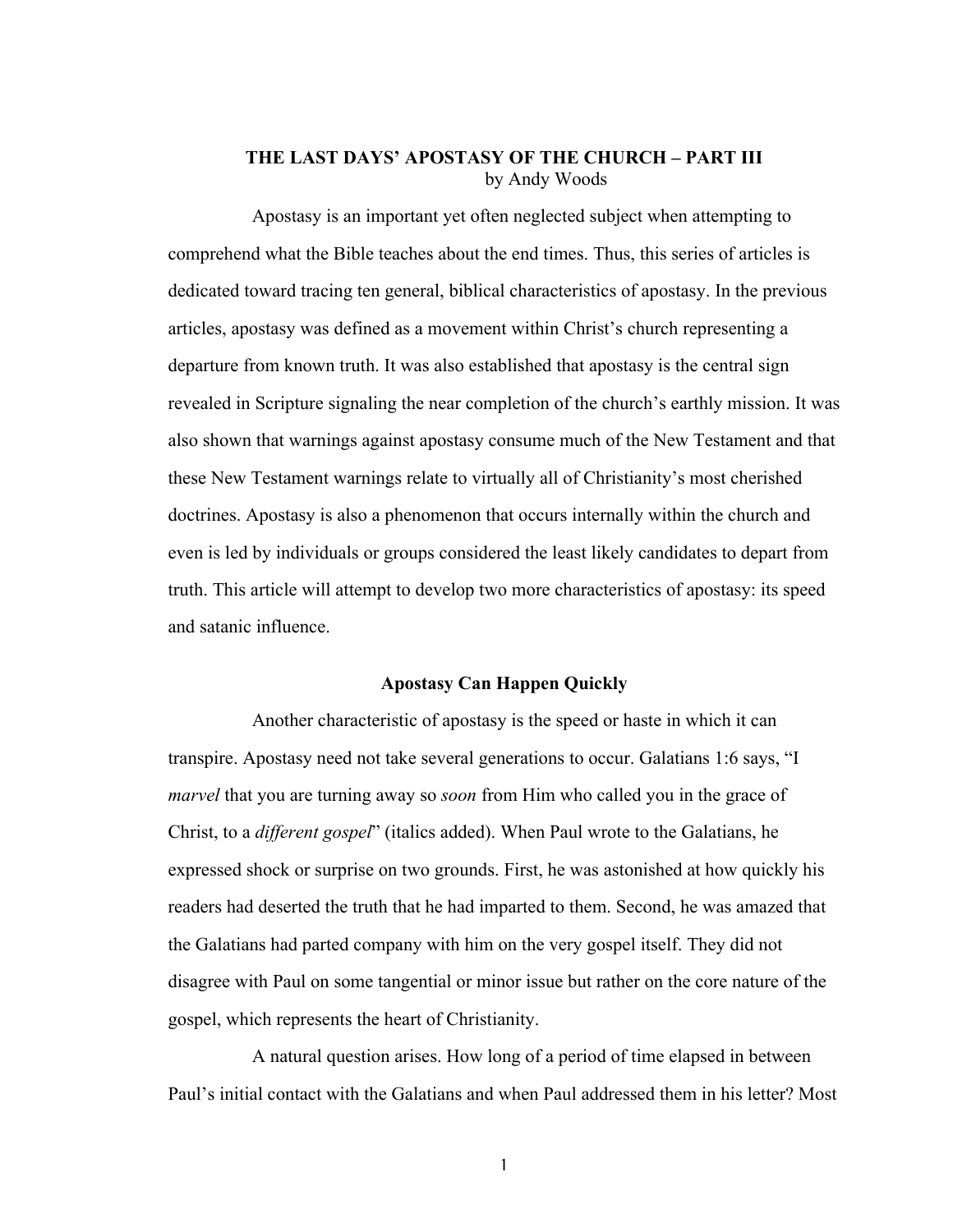modern New Testament scholars hold to what is called the Southern Galatian Theory. According to this view, Paul evangelized and planted churches within the area of Southern Galatia (modern-day Turkey) on his first missionary journey around A.D. 48. He then wrote to these same churches upon his return to Syrian Antioch after the conclusion of his first missionary journey. Therefore, Paul wrote to these same churches about one year after his original contact with them. Paul penned the letter out of concern that the new Galatian believers had shifted theologically. Although they had experienced salvation through faith alone in Christ alone, they had begun to embrace the false teachings of the Judaizers that sanctification could be achieved through a mixture of faith in addition to obedience to the Mosaic Law (Gal. 3:3). Paul spends the entire letter to the Galatians seeking to rescue them from this error. The important point to recognize here is that the very churches that had heard Paul preach and even saw his miracles (Gal. 3:5; Acts 14:3, 8-11) had departed dramatically from critical Pauline gospel principles within a short duration of time consisting of about one year. Thus, the speed at which apostasy can occur cannot be overstated.

In the previous article, reference was made to the golden calf incident (Exod. 32:1-10). There, Israel while encamped at the base of Mount Sinai apostatized from God at the very moment Moses was atop Mount Sinai receiving God's Law. As in the case of the Galatians, this turning away from God did not represent a departure over some minor issue. Rather, it represented apostasy from the fundamental issue of monotheism. When God brought this issue to the attention of Moses on Sinai, He made reference to the speed at which Israel had apostatized. Exodus 32:8 says, "They have turned aside *quickly* out of the way which I have commanded them" (italics added). Apparently, Moses had been on Sinai for only 40-days (Exod. 24:18) and it was during this short time period that Israel apostatized on the fundamental issue of the true knowledge of God. Again, the speed at which apostasy can occur should be noted. While it took the Galatians about a year to

 $\mathcal{L}$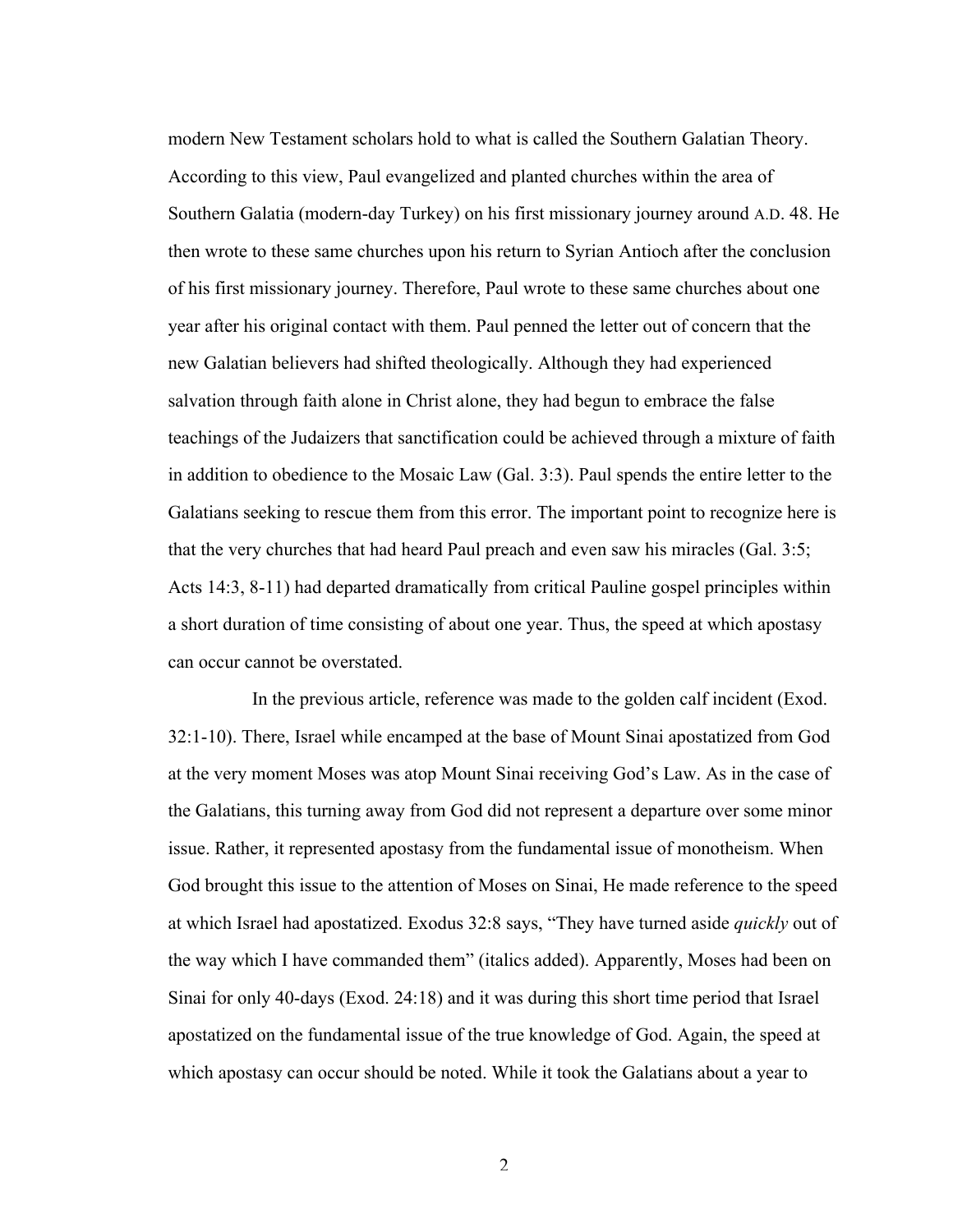depart from the core principles of the gospel, it took Israel only 40 days to depart from God by lapsing into idolatry.

The speed in which apostasy can take place also finds illustration in Christ's words to the church at Ephesus. The previous article noted Christ's rebuke to the Ephesian church, which had forsaken its first love (Rev. 2:4-5). Again, the foundational nature of this departure deserves notice. Like the Galatians who had left the core principles of the gospel and Israel who had forsaken monotheism, the Ephesians had allowed other pursuits to eclipse their initial love and devotion to Christ. Interestingly, Paul had earlier addressed the church at Ephesus around A.D. 60. Paul's epistle to the Ephesians was written from Rome during his first Roman imprisonment and constituted the first of his four "prison letters."1 The letter to the Ephesians fails to reveal any clue of a major defection taking place within the church. Yet when Christ addressed the same church in Rev. 2:1-7, the church looked entirely different since it had abandoned its first love. While, as mentioned above, Paul wrote to the Ephesians in A.D. 60, it is traditionally believed that John on Patmos received and recorded the vision that subsequently became known as the Book of Revelation in A.D. 95.2 Thus, within just three and a half decades (from A.D. 60 to A.D. 95), the church at Ephesus had departed on the foundational issue of love and devotion to Christ. In sum, while it took the Galatians one year to abandon the gospel and Israel 40 days to abandon monotheism, it took Ephesus less than four decades to neglect its first love. All of these biblical examples illustrate the speed in which apostasy can occur.

The rapid speed in which apostasy can occur was first driven home to me as a new believer. I became a Christian in 1983 through a home Bible study affiliated with a

 $\overline{a}$ 

<sup>&</sup>lt;sup>1</sup> Ephesians, Colossians, Philemon, and Philippians represent Paul's prison letters.

<sup>&</sup>lt;sup>2</sup> For a defense of Revelation's A.D. 95 date, see Mark Hitchcock, "A Defense of the Domitianic Date of the Book of Revelation" (Ph.D. diss., Dallas Theological Seminary, 2005).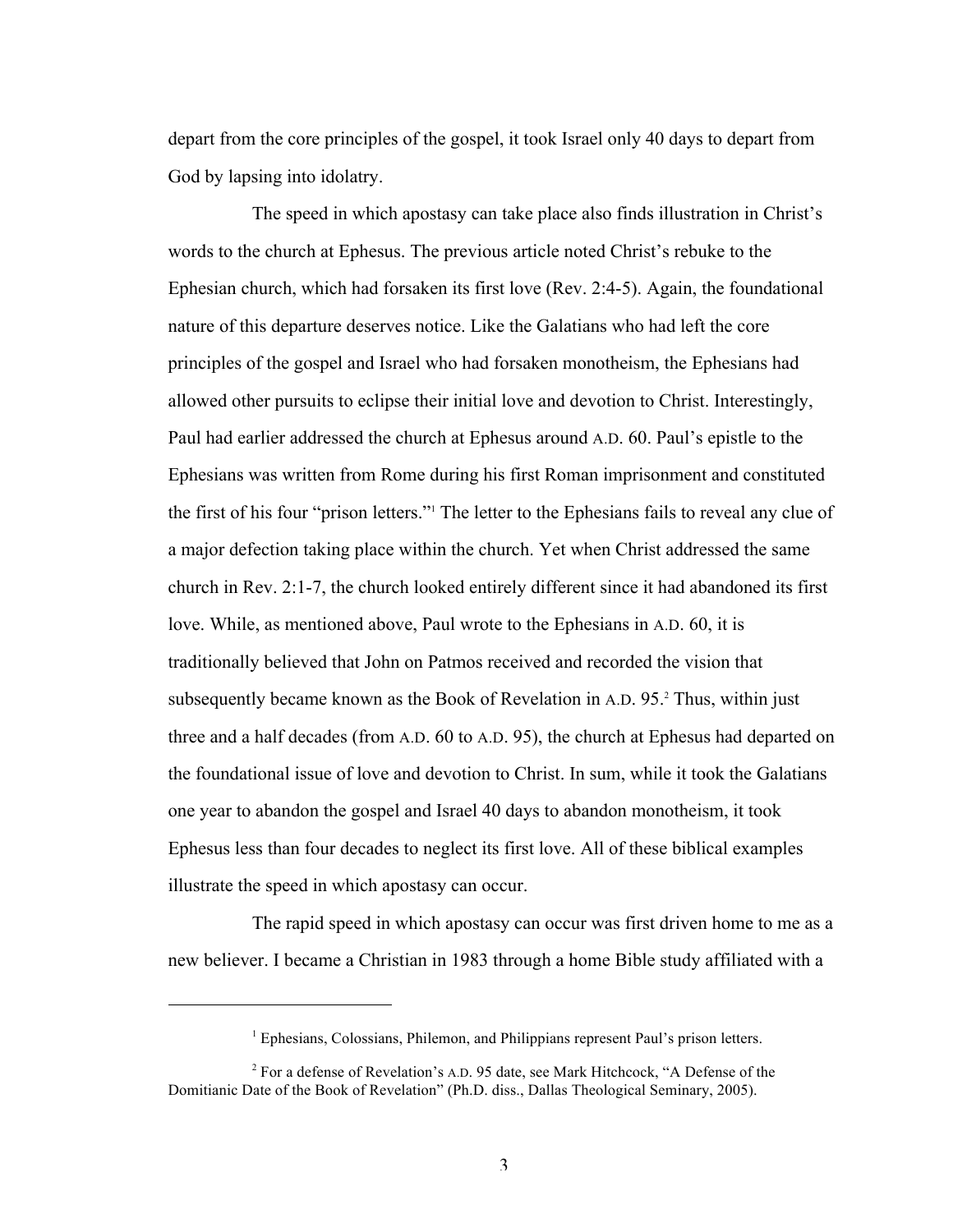Bible teaching church. This wonderful church then nourished me in my newfound relationship with Christ during most of my high school years. I then temporarily left the church for a few years in order to attend college and graduate school in another area. Upon my return to the church just a few years later, I found an entirely different church due to an interim change in ministry philosophy. No longer was the Bible taught except in a highly selective fashion. Concepts such as the realties of sin, hell, and the exclusivity and blood of Christ were omitted from the church's teaching ministry all in the name of not wanting to offend the unchurched. God used this experience to open my eyes not only to the reality of apostasy but also to the speed in which it can occur even in spiritual environments once considered fundamental and secure.

## **Apostasy is Satanically Energized**

Who ultimately is behind apostasy? The following verses divulge Satan as the true culprit. 2 Corinthians 11:3 says, "But I fear, lest somehow, as the *serpent* deceived Eve by his own craftiness, so your minds may be corrupted from the simplicity that is in Christ" (italics added). Here, Paul expresses concern that just as Satan led Eve away from God's simple command not to eat from the forbidden tree, Satan might similarly lead the Corinthians into apostasy. 1 Timothy 4:1 similarly notes, "Now the Spirit expressly says that in the latter times some will depart from the faith giving heed to *deceiving spirits and doctrines of demons*" (italics added). The adverb "expressly" indicates the Spirit's earnest desire to convey an important truth. This important spiritual reality is that demons are the ultimate source of power behind the last days apostasy of the church.

Do men or Satan cause apostasy? The answer to this question is "yes" since both alternatives are true. Satan places ideas into the minds of fallen men typically in positions of ecclesiastical influence in order to push the church further into apostasy. Satan even uses believers in order to accomplish this endeavor. Satan's ability to use carnal believers, or those who cater to their sin nature, is apparent from the following

4